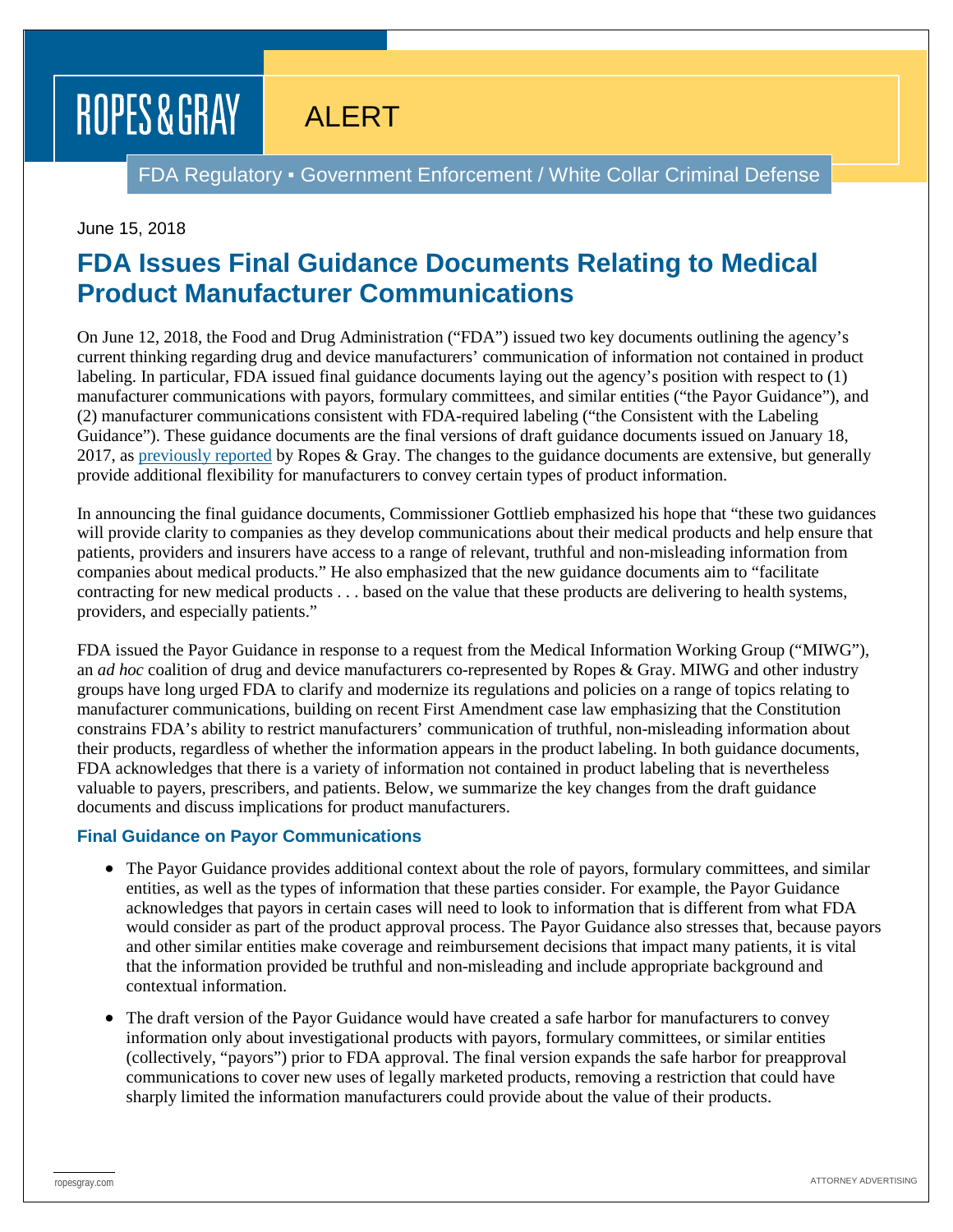## ROPES&GRAY

June 15, 2018

ALERT | 2

- The draft version of the Payor Guidance also provided recommendations for drug manufacturers' communications with payors about health care economic information ("HCEI"), but was silent on the guidance's applicability to device manufacturers. The final version states that the recommendations relating to HCEI communications are applicable both to drug and device manufacturers.
- The Payor Guidance reiterates the earlier view that it does not apply to the provision of information to individual health care professionals ("HCPs"). However, the final version also includes new and helpful language clarifying that if an individual serves both as an HCP *and*on a formulary committee (or in a similar role), the provision of HCEI to that individual when the individual is acting in his or her capacity as a formulary committee member would be within scope of the Guidance.
- The Payor Guidance provides several new examples setting forth types of HCEI communications that are or are not appropriate. For example, the Payor Guidance states that it may be appropriate to base an HCEI communication on a dataset that includes both patients who are within the indicated patient population and patients who are outside of the indicated patient population.
- In general, the Payor Guidance provides greater flexibility and clarity with respect to the types of disclosures and contextual information that manufacturers should provide to payors in connection with HCEI. For example, FDA provides a list of disclosures that it believes are "generally material" to HCEI communications but expressly acknowledges that not all disclosures are required in all cases.
- The Payor Guidance now explicitly states that "FDA does not regulate the terms of contracts between firms and payors, and such contracts are not subject to FDA reporting requirements" (*e.g.*, the requirement to submit drug advertising at the time of first use to FDA on Form 2253). This statement is consistent with the agency's objective, as expressed by Commissioner Gottlieb, to facilitate value-based contracting.
- Near the end of the Payor Guidance, FDA asserts that there are potentially competing interests at stake between the need of payors and other similarly sophisticated audiences to obtain information, on the one hand, and the public health risk of manufacturers providing harmful and unsubstantiated information, on the other hand. The agency claims that the Payor Guidance appropriately balances and harmonizes these interests. Although FDA does not explicitly reference the First Amendment, the balancing language echoes language contained in the January 2017 First Amendment Memorandum described in a [prior Ropes & Gray Alert](https://www.ropesgray.com/en/newsroom/alerts/2017/01/FDA-Issues-Three-Key-Documents-Relating-to-Medical-Product-Manufacturer-Communications) and suggests that FDA may be attempting to ensure that the new guidance is both appropriate as a matter of policy and consistent with the Constitution.

#### **Final Guidance on Communications Consistent with FDA-Required Labeling**

- While the draft version of the Consistent with the Labeling Guidance referred generally to product communications, the final applies only to labeling and advertising, i.e., the communications over which Congress granted FDA regulatory authority. A reasonable inference from this change is that "scientific exchange" and other types of communications outside of FDA's statutory purview are not within the scope of the guidance.
- The Guidance retains the three-factor test from the draft guidance for determining whether a communication is consistent with the FDA-required labeling:
	- Are the conditions of use described in the communication consistent with the product labeling?
	- ° Does the communication alter the risk-benefit profile of the product in such a way that may result in increased harm to health?
	- ° Does the product labeling enable the product to be used safely and effectively for the conditions of use described in the communication?